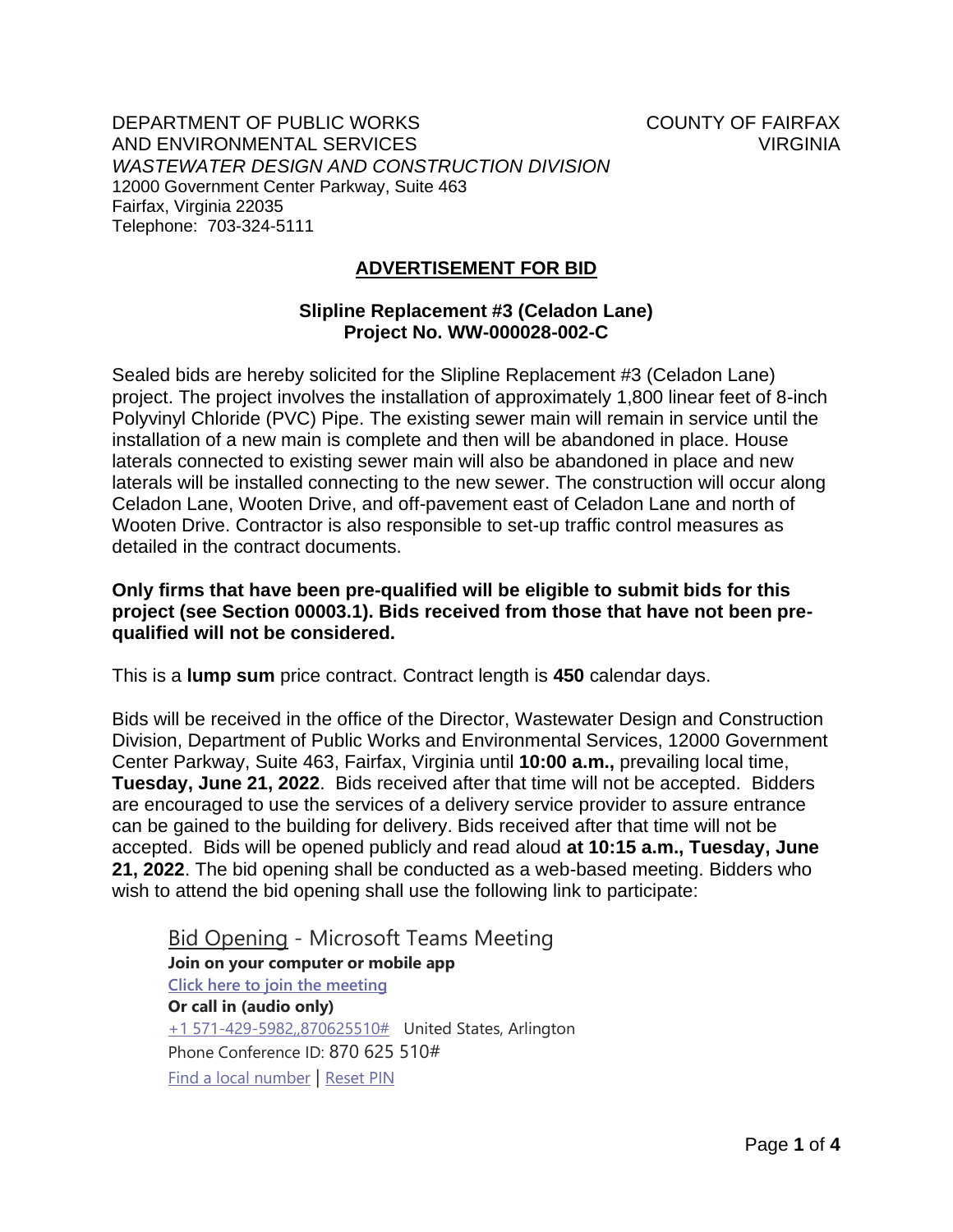An in-person bid opening attendance option will be available in the  $4<sup>th</sup>$  Floor Bid Room. Bidders attending the in-person bid opening will wait outside **Suite 463** and be escorted to the bid opening venue prior to bids being opened. Attendees shall abide by social distancing guidance provided by Department of Public Works and Environmental Services Representatives during the bid opening. Please note that bid room capacity rules will be respected and all those arriving to witness this event may not be allowed inside the bid-room. This event shall conclude immediately following the opening of the bid packages.

**All bidders shall comply with Article A-21, Fairfax County Construction Safety Resolution. Bidder's request for determination of eligibility to bid must be received by the county no later than fourteen (14) days before bids are due in accordance to Article A-18.E of Section A, Information For Bidders.**

A **non-mandatory** Pre-Bid Conference will be held on **Tuesday, May 31, 2022,** at **10:00**, **a.m.** All bona fide bidders are requested to attend. The Pre-Bid Conference shall be conducted as a web-based meeting. Attendees who wish to attend the pre-bid conference shall use the following link to participate:

Virtual Pre-Bid Conference - Microsoft Teams Meeting **Join on your computer or mobile app Click here to join the meeting** Learn More | Meeting options

Bidding documents in the form of electronic files will be available **Tuesday, May 17, 2022,** and may be obtained by using the Commonwealth of Virginia electronic procurement portal at www.eVA.virginia.gov. Solicitation information will also be available online at the following Fairfax County website:

https://www.fairfaxcounty.gov/publicworks/capital-projects/solicitations-and-bidadvertisements.

All questions concerning the project shall be submitted in writing to the Director, Wastewater Design and Construction Division, Department of Public Works and Environmental Services, 12000 Government Center Parkway, Suite 463, Fairfax, VA 22035-0056 or by emailing DPWESCAPWastewaterCollectionInquiry@fairfaxcounty.gov . To be given consideration, questions must be received at least seven (7) days prior to the date fixed for the opening of the bids. This office is the only point where information will be disseminated.

Bid Security must accompany each proposal in accordance with Information for Bidders. No bid may be withdrawn for a period of sixty-five (65) days after the opening thereof.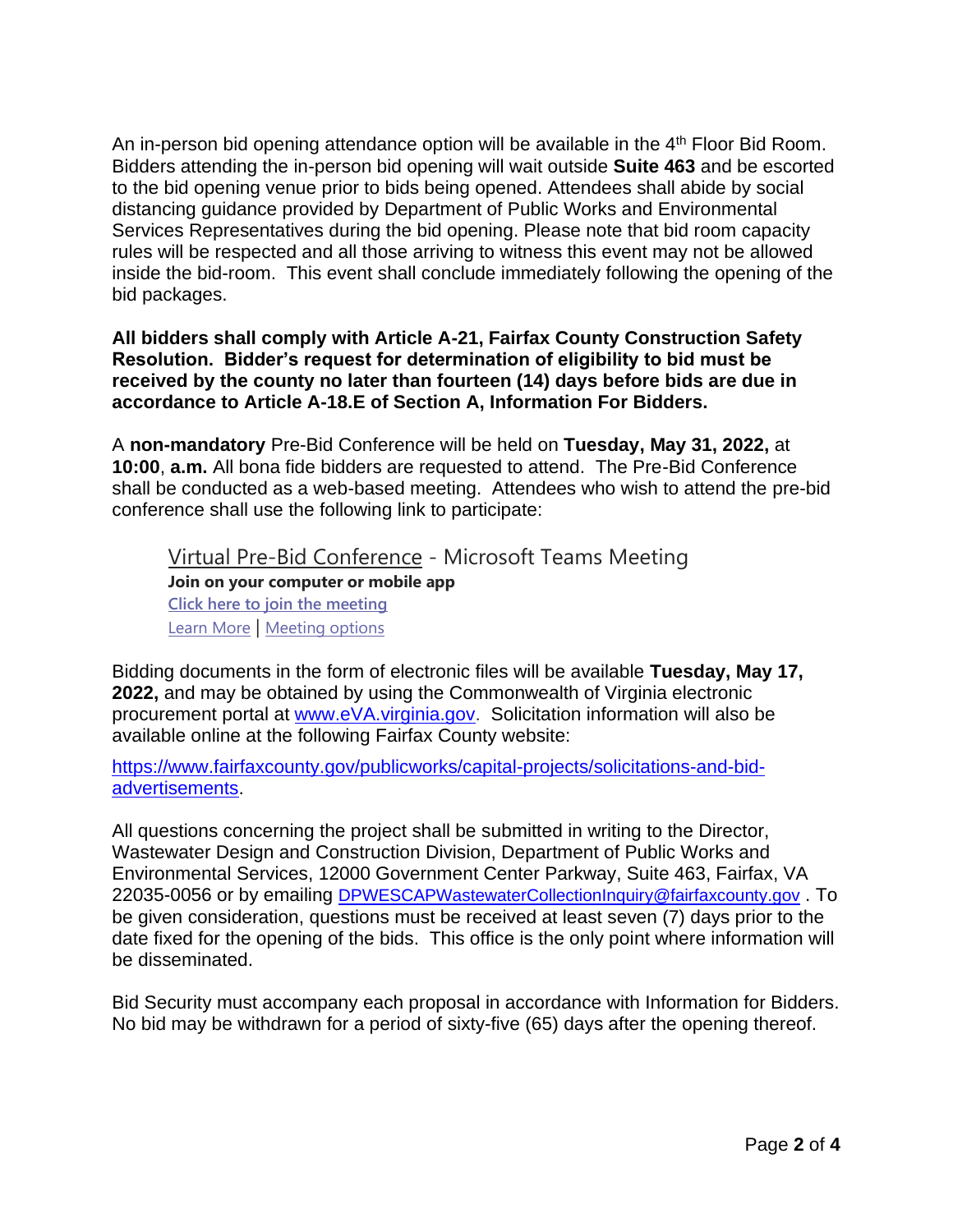The procedure specified under Section 2.2-4330(A) (i), VA Code Ann. shall apply: "… the bidder shall give notice in writing of his claim of right to withdraw his bid within two (2) business days after the conclusion of the bid opening procedure; . . .".

The Board of Supervisors of Fairfax County, Virginia reserves the right to reject any and all bids, waive informalities and irregularities in bidding and to accept bids which are considered to be in the best interest of the County.

To request this information in an alternate format, please contact Susan Bausch, Wastewater Design and Construction Division, Department of Public Works and Environmental Services, at 703-324-2475, TTY 711, or email susan.bausch@fairfaxcounty.gov .

COUNTY OF FAIRFAX, VIRGINIA

By:  $\frac{|s|}{|s|}$ 

 Magdi Imbabi, Director Wastewater Design and Construction Division

Dated: 5/16/2022